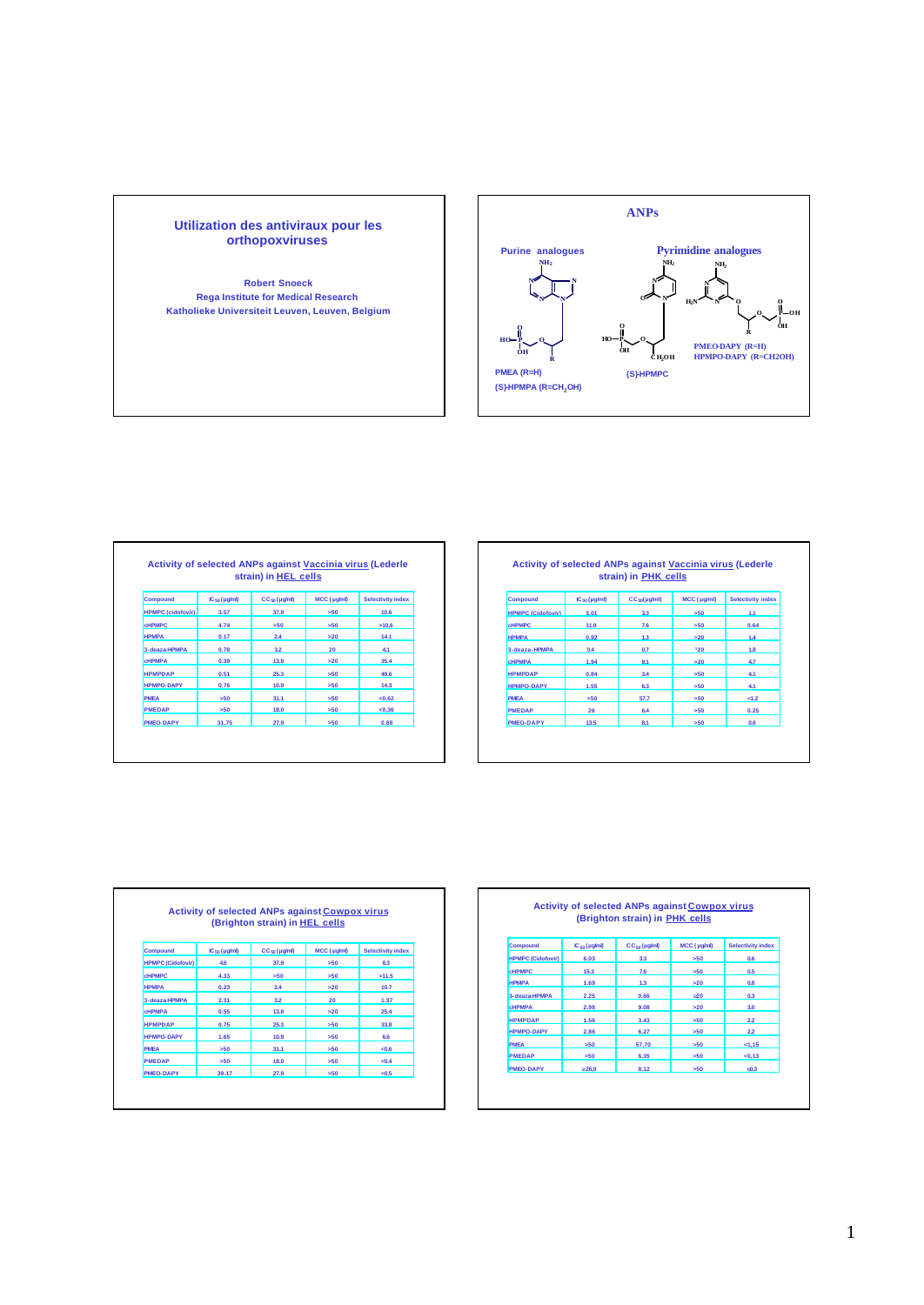|                   |                  | IC so (µg/ml)    |  |  |
|-------------------|------------------|------------------|--|--|
| <b>Compound</b>   | <b>PLK</b> cells | <b>HEL cells</b> |  |  |
| <b>HPMPC</b>      | 1.6              | 0.47             |  |  |
| <b>CHPMPC</b>     | 5.3              | 1.3              |  |  |
| <b>HPMPA</b>      | 0.69             | 0.13             |  |  |
| 3-deaza-HPMPA     | 0.65             | 0.73             |  |  |
| <b>CHPMPA</b>     | 1.12             | 0.26             |  |  |
| <b>HPMPDAP</b>    | 1.9              | 0.47             |  |  |
| <b>HPMPO-DAPY</b> | 6.1              | 0.58             |  |  |
| <b>PMEA</b>       | > 50             | > 50             |  |  |
| <b>PMEDAP</b>     | > 50             | >50              |  |  |
| <b>PMEO-DAPY</b>  | 43.5             | 24.5             |  |  |









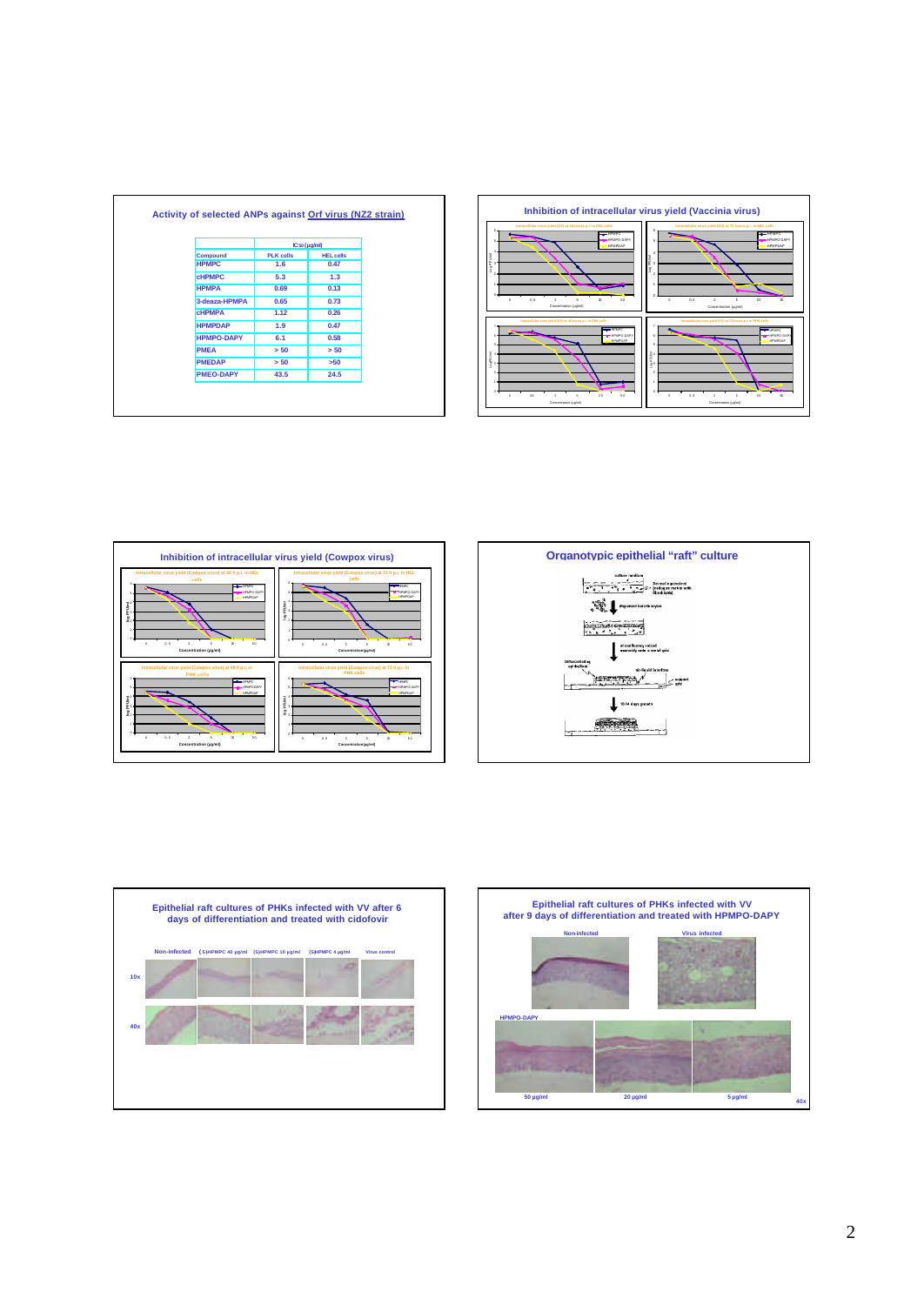







|                      |              |                   | mutants (strain Lederle) resistant to HPMPC in HEL cells |         |                |               |                             |                 |  |  |
|----------------------|--------------|-------------------|----------------------------------------------------------|---------|----------------|---------------|-----------------------------|-----------------|--|--|
|                      |              |                   |                                                          |         |                |               |                             |                 |  |  |
|                      |              | Mean IC solug/ml) |                                                          |         |                |               |                             |                 |  |  |
| Strain               | <b>HPMPC</b> | <b>НРМРА</b>      | 3-deaza-HPMPA                                            | ΗΡΜΡΩΔΡ | <b>CHPMPC</b>  | <b>CHPMPA</b> | <b>HPMPO-DAPY PMEO-DAPY</b> |                 |  |  |
| <b>HPMPC</b> clone 1 | 15.5         | 0.69              | 0.74                                                     | 23      | m              | 1.67          | 9.6                         | 24              |  |  |
| <b>HPMPC</b> clone 2 | 11.5         | 0.7               | 0.57                                                     | 23      | 14.5           | 1.33          | 6.7                         | 21              |  |  |
| <b>HPMPC</b> clone 3 | 16.5         | 1.8               | 1.27                                                     | 9.13    | 30.8           | 7.72          | 15.3                        | 26              |  |  |
| <b>HPMPC</b> clone 4 | 14.9         | 1.75              | 1.01                                                     | 6.23    | 25.5           | 6.85          | 77                          | 21              |  |  |
| <b>HPMPC</b> clone 5 | 15.9         | 13                | 1.17                                                     | 72      | <b>28.8</b>    | 5.72          | 83                          | 28              |  |  |
| <b>HPMPC</b> clone 6 | 15.1         | 0.91              | 0.88                                                     | 59      | 27.4           | 6.13          | 90                          | 31              |  |  |
| <b>HPMPC</b> clone 7 | 13.0         | 1.17              | 1.0                                                      | 5.6     | $\mathfrak{A}$ | 4.36          | 42                          | 21              |  |  |
| wild-type clone 1    | 25           | 0.14              | 0.46                                                     | 0.3     | 32             | 0.24          | 0.93                        | 30 <sub>0</sub> |  |  |
| wild-type clone 2    | 1.8          | 0.095             | 0.32                                                     | 0.28    | 39             | 0.39          | 0.9                         | 25              |  |  |

|        |              | <b>Activity of several ANPs against Vaccinia Virus mutants</b><br>(strain Lederle) resistant to c-HPMPC, HPMPA and<br>c-HPMPA in HEL cells |                  |               |               |                 |
|--------|--------------|--------------------------------------------------------------------------------------------------------------------------------------------|------------------|---------------|---------------|-----------------|
|        |              |                                                                                                                                            | Mean IC solucimD |               |               |                 |
| Strain | <b>HPMPC</b> |                                                                                                                                            | ΗΡΜΡΩΔΡ          | <b>CHPMPC</b> | <b>CHPMPA</b> | <b>MPO-DAPY</b> |

| <b>Strain</b>              | <b>HPMPC</b> | <b>HPMPA</b> | 3-deaza-HPMPA HPMPDAP |      | <b>CHPMPC</b> | <b>CHPMPA</b> | <b>HPMPO-DAPY</b> |
|----------------------------|--------------|--------------|-----------------------|------|---------------|---------------|-------------------|
| <b>CHPMPC</b>              | 67           | 1.13         | 0.53                  | 5.7  | 14.2          | 3.6           | 14.7              |
| <b>HPMPA</b>               | e            | 0.96         | 0.46                  | 45   | 14.8          | 22            | 7.4               |
| <b>CHPMPA</b>              | 7.6          | 1.45         | 0.32                  | 42   | 75            | 23            | 7.0               |
| 3-deaza-HPMPA <sup>+</sup> | 24           | 0.14         | 0.61                  | 0.4  | 5.3           | 0.38          | 0.9               |
| wild-type                  | 2.4          | 0.06         | 0.32                  | 0.23 | 3.4           | 0.3           | 0.73              |